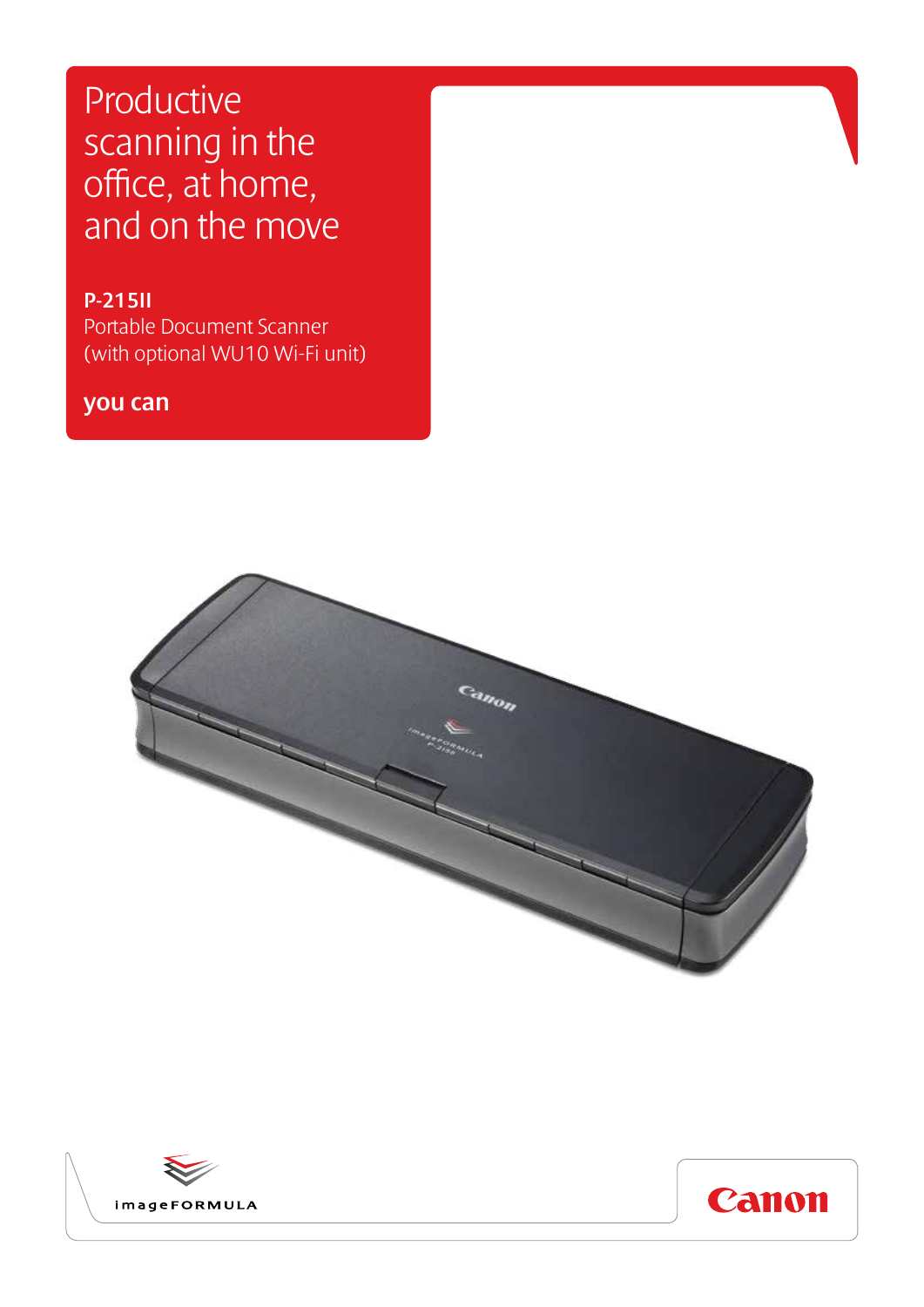

#### *Methormula*  $P-215II$

# Your essential partner for high-performance scanning, anywhere

The most productive USB-powered scanner in its class, the P-215II is true plug-and-scan for both Mac and Windows users.



#### Fast, USB-powered scanning

The sophisticated imageFORMULA P-215II offers the fastest USB-powered scanning in its class with duplex speeds of up to 30 images per minute, and can be achieved using just a single USB cable connection. Its 20-sheet Automatic Document Feeder enables fast batch scanning, ideal for executives who need to process signed contracts and close deals.



#### Plug-and-scan convenience with CaptureOnTouch Lite

The P-215II is extremely simple to use – just connect with a USB cable and start scanning! CaptureOnTouch Lite software is built into the P-215II so there is no need to download additional drivers or software, it's simply plug-and-scan.

#### Space saving and lightweight

The P-215II is extremely stylish with a sleek black and silver design. Its small footprint makes it easy to place on busy desktops, in drawers or use in the home. Weighing approximately 1kg it is the perfect accessory for mobile executives to fit into a briefcase or laptop bag.



#### Versatile media handling

The P-215II can scan a variety of media ranging from traditional A4 to irregular sized documents and photos. It also features a front facing switch back card slot ideal for scanning plastic ID and embossed cards.



#### High quality imaging

High quality imaging is made possible through Canon's proven image processing technology that allows for high resolution scanning up to 600dpi. Image clarity can be further enhanced by colour dropout, moire reduction and advanced text enhancement II – perfect to ensure superb scan quality and ideal for creating searchable PDFs.

#### Easily create new solutions

Software Development Kits for CaptureOnTouch and CaptureOnTouch Lite make it possible to build applications that integrate directly with the P-215II to create new workflow solutions.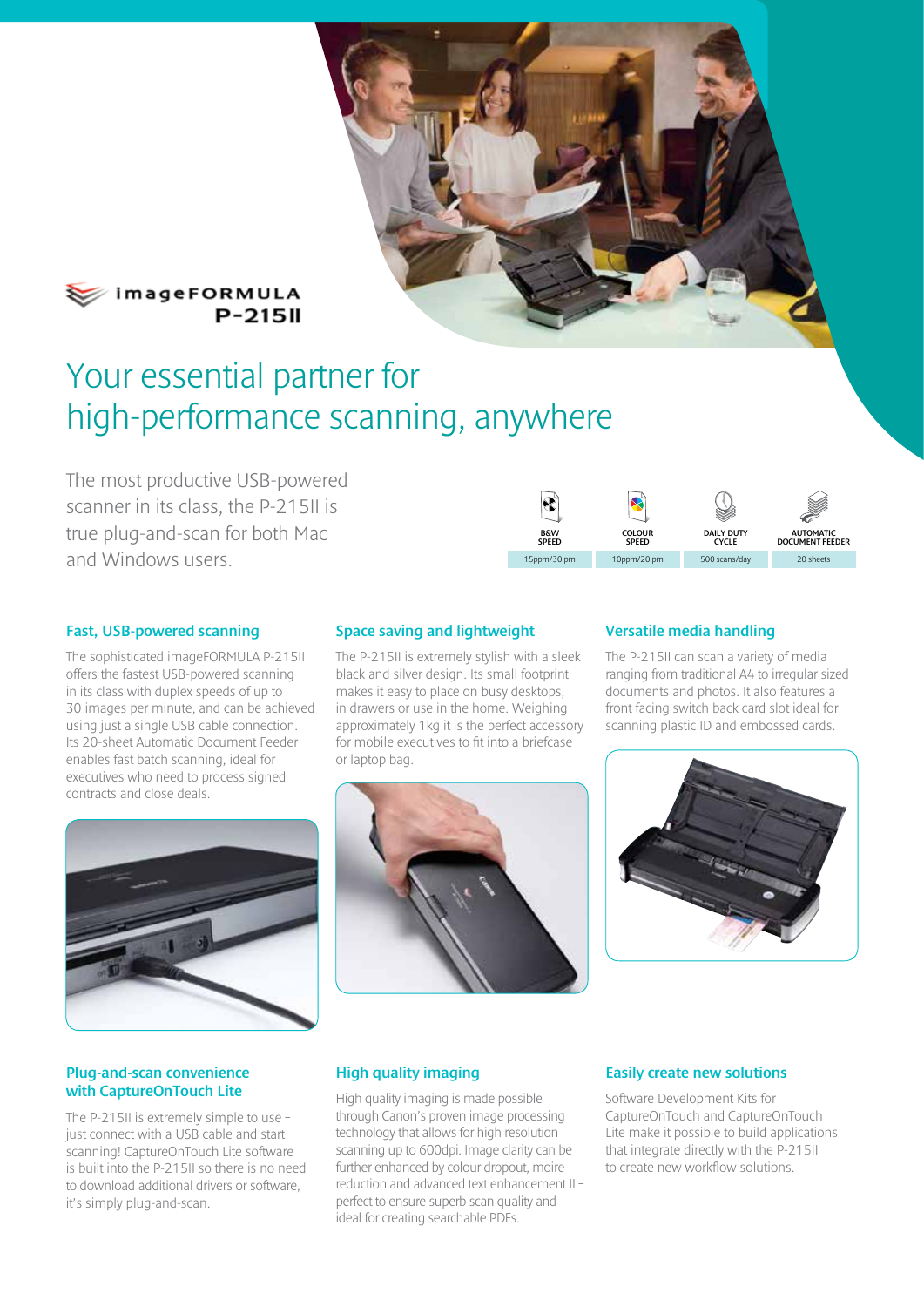### Scan wirelessly to smart devices with the optional Wi-Fi unit WU10 – it's the perfect companion for the P-215II for scanning directly to mobile, tablet and PC devices.



#### Optional Wi-Fi unit WU10

The Wi-Fi unit WU10 enables wireless scanning to mobile devices without the need to connect via cable to a network point. Businesses can also set-up wireless scanning to desktop PCs with the Wireless Connection Setup Tool and Network Monitor software. The WU10 comes with a rechargeable Lithium-ion battery and when fully charged you can scan up to 400 images. Simply connect via USB to your Canon mobile scanning device and enjoy fast mobile scanning anytime, anywhere.

#### CaptureOnTouch Mobile App

Scan direct to your iPhone®, iPad® and Android device with the free CaptureOnTouch Mobile App. It comes with advanced image processing tools such as automatic size detection, deskew and skip blank page – giving consistently superior image quality results.

Download the free CaptureOnTouch Mobile App from Google Play (Android user) or the Apple App Store (iOS user).

#### Software

The P-215II includes ISIS & TWAIN drivers for Windows, and TWAIN drivers for the Mac. These allow easy interaction with your standard imaging application. It also has a full-suite of software applications to help users work more effectively.



#### Capture OnTouch)

Intuitive capture software that makes it quick and simple to achieve premium quality results. CaptureOnTouch incorporates an icon-based user interface with scanning to multiple file formats including PDF, PDF-A, TIFF, JPEG, BMP, PPTX and PNG. CaptureOnTouch can also send captured information directly to data management systems and cloud-based applications (compatible with both Windows and Mac).



Offers unique portability and convenience on the move. The software is built into the P-215II allowing for fast and effortless connectivity without the need to install any drivers or application software (compatible with both Windows and Mac).

### **BizCard**

Scan business cards to convert and organise important information into a searchable database (compatible with both Windows and Mac).

#### **PaperPort**

This file management application is renowned for being intuitive and user-friendly, making it easy to store, organise and retrieve your digital documents (compatible with Windows only).

#### Presto! PageManager

Simple but powerful filing software for Mac users that enables you to store, organise and edit your digital documents (compatible with Mac only).